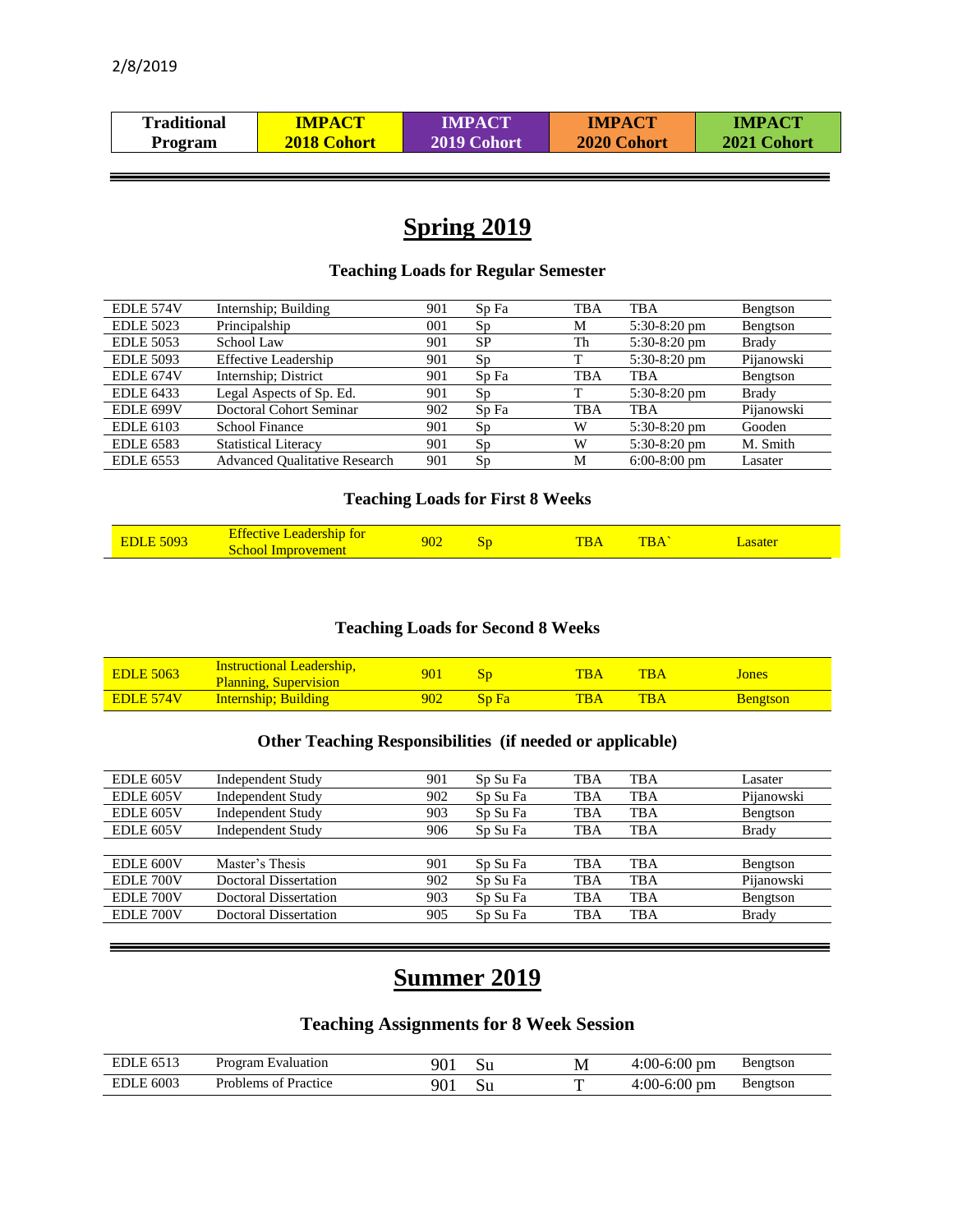| <b>EDLE 5083</b> | <b>Analytic Decision Making</b> | 901 | Su       | M          | $5:30-8:00$ pm | Pijanowski |
|------------------|---------------------------------|-----|----------|------------|----------------|------------|
| <b>EDLE 5033</b> | Psychology of Learning          | 901 | Su       |            | $5:30-8:00$ pm | Pijanowski |
| <b>EDLE 5003</b> | <b>Schools &amp; Society</b>    | 901 | Su       | <b>TBA</b> | TB A           | M. Smith   |
| <b>EDLE 599V</b> | <b>Special Topics – TLI</b>     | 903 | $\rm Sn$ | <b>TBA</b> | <b>TRA</b>     | C. Jones   |
| EDLE 6023        | <b>Facilities</b>               | 901 | Su       | W          | $5:30-8:20$ pm | Holt       |
| EDLE 6173        | <b>School Business</b>          | 901 |          | M          | $5:30-8:20$    | C. Jones   |

## **Teaching Assignments for First 5 Week Session**

## **Teaching Assignments for Second 5 Week Session**

| <b>EDLE 599V</b> | Seminar (Bldg. Level Finance) | 902 | Su |       | $5:30-8:10$ pm   | <b>Brady</b> |
|------------------|-------------------------------|-----|----|-------|------------------|--------------|
| EDLE 5073        | Research for School Leaders   | 901 | Su | W     | $4:00-6:00$ pm   | Lasater      |
| EDLE 680V        | Ed.S. Project                 | 901 | Su |       | $4:00 - 6:00$ pm | Lasater      |
| <b>EDLE 5053</b> | School Law                    | 901 | Su |       | $5:30-8:10$ pm   | <b>Brady</b> |
| EDLE 5023        | The School Principalship      | 901 |    | TR A' | TBA              | Slocum       |

|           | <b>Other Summer Teaching Responsibilities</b> (if needed or applicable) |     |          |     |            |              |
|-----------|-------------------------------------------------------------------------|-----|----------|-----|------------|--------------|
| EDLE 605V | <b>Independent Study</b>                                                | 901 | Sp Su Fa | TBA | <b>TBA</b> | Lasater      |
| EDLE 605V | <b>Independent Study</b>                                                | 902 | Sp Su Fa | TBA | TBA        | Pijanowski   |
| EDLE 605V | <b>Independent Study</b>                                                | 903 | Sp Su Fa | TBA | <b>TBA</b> | Bengtson     |
| EDLE 605V | <b>Independent Study</b>                                                | 906 | Sp Su Fa | TBA | <b>TBA</b> | <b>Brady</b> |
|           |                                                                         |     |          |     |            |              |
| EDLE 700V | <b>Doctoral Dissertation</b>                                            | 902 | Sp Su Fa | TBA | <b>TBA</b> | Pijanowski   |
| EDLE 700V | <b>Doctoral Dissertation</b>                                            | 903 | Sp Su Fa | TBA | <b>TBA</b> | Bengtson     |
| EDLE 700V | <b>Doctoral Dissertation</b>                                            | 905 | Sp Su Fa | TBA | <b>TBA</b> | <b>Brady</b> |

# **Fall 2019**

## **August Intersession**

| -<br>5043<br>∸ | Ethics<br>an.<br>занет<br>,,,, | 90. | Aug | Jailv | <b>TIMES</b> | $\sim$ |
|----------------|--------------------------------|-----|-----|-------|--------------|--------|
|                |                                |     |     |       |              |        |

## **Teaching Loads for Regular Semester**

| <b>EDLE 5013</b> | Organization & Administration     | 901 | Fa    | М          | $5:30-8:20$ pm | Pijanowski   |
|------------------|-----------------------------------|-----|-------|------------|----------------|--------------|
| <b>EDLE 5063</b> | <b>Instructional Leadership</b>   | 901 | Fa    |            | $5:30-8:20$ pm | Bengtson     |
| <b>EDLE 5093</b> | <b>Effective Leadership</b>       | 901 | Fa    | R          | $5:30-8:20$ pm | C. Smith     |
| EDLE 574V        | Internship                        | 901 | Fa Sp | N/A        | N/A            | C. Smith     |
| <b>EDLE 6093</b> | Governance                        | 901 | Fa    | W          | $5:30-8:20$ pm | Gooden       |
| EDLE 674V        | Internship, System                | 901 | Fa Sp | TBA        | TBA            | C. Smith     |
| <b>EDLE 6053</b> | <b>School-Community Relations</b> | 901 | Fa    | R          | $5:30-8:20$ pm | Lasater      |
| <b>EDLE</b> 6333 | <b>Advanced Legal</b>             | 901 | Fa    |            | $5:30-8:20$ pm | C. Smith     |
| EDLE 699V        | Legislative and Political Issues  | 901 | Fa    | М          | $5:30-8:20$ pm | Slocum       |
| <b>EDLE 6543</b> | Intro to Oualitative Research     | 901 | Fa    | ᠇          | $6:00-8:00$ pm | <b>Brady</b> |
| <b>EDLE 6503</b> | Topics in Educational Research    | 901 | Fa    |            | $5:30-8:20$ pm | Lasater      |
| <b>EDLE 6533</b> | Educational Policy & Change       | 901 | Fa    | R          | $5:30-8:20$ pm | Pijanowski   |
| <b>EDLE 699V</b> | Doctoral Seminar                  | 902 | Fa Sp | <b>TBA</b> | <b>TBA</b>     | <b>Brady</b> |

## **Teaching Loads for First 8 Weeks**

| <b>EDLE 5013</b> | <b>School Organization &amp; Admin.</b> | $\sqrt{902}$ |      | $5:30-8:20$ pm | M. Jones |
|------------------|-----------------------------------------|--------------|------|----------------|----------|
| EDLE 5083        | Analytical Decision Making              | 901          | TR A | TR A           | slocum   |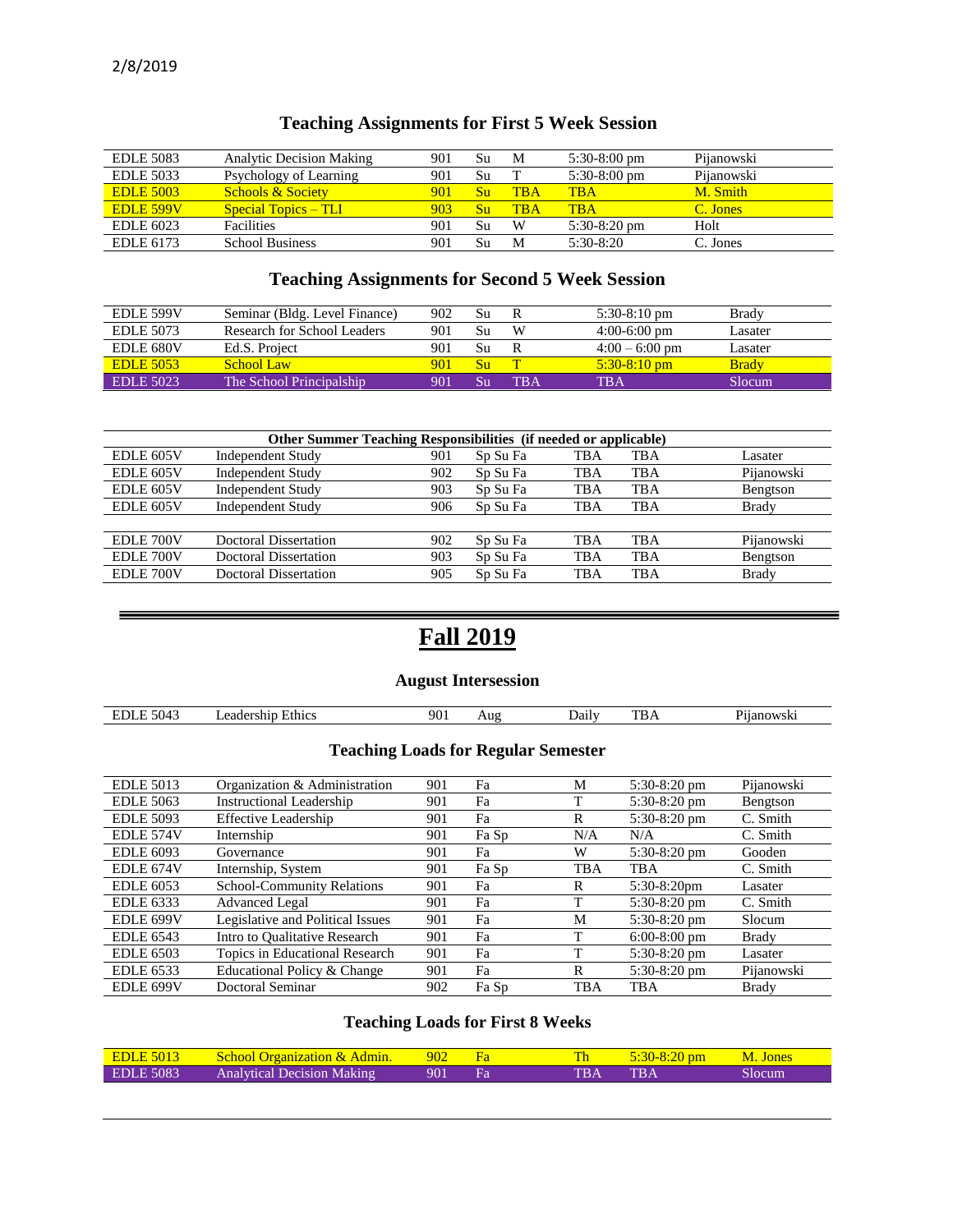## **Teaching Loads for Second 8 Weeks**

| <b>EDLE 5043</b> | Ethical Leadership                                 | 902 |    |            | $6:00-9:00$ pm | Dougan   |
|------------------|----------------------------------------------------|-----|----|------------|----------------|----------|
| <b>EDLE 5063</b> | Instructional Leadership,<br>Planning, Supervision | 902 | Fа | <b>TBA</b> | <b>TRA</b>     | M. Jones |

## **Other Teaching Responsibilities (if needed or applicable)**

| EDLE 605V | <b>Independent Study</b>     | 901 | Sp Su Fa | TBA        | <b>TBA</b> | Lasater      |
|-----------|------------------------------|-----|----------|------------|------------|--------------|
| EDLE 605V | <b>Independent Study</b>     | 902 | Sp Su Fa | <b>TBA</b> | <b>TBA</b> | Pijanowski   |
| EDLE 605V | <b>Independent Study</b>     | 903 | Sp Su Fa | TBA        | <b>TBA</b> | Bengtson     |
| EDLE 605V | <b>Independent Study</b>     | 906 | Sp Su Fa | TBA        | <b>TBA</b> | <b>Brady</b> |
|           |                              |     |          |            |            |              |
| EDLE 600V | Master's Thesis              | 901 | Sp Su Fa | <b>TBA</b> | <b>TBA</b> | Bengtson     |
| EDLE 700V | Doctoral Dissertation        | 902 | Sp Su Fa | <b>TBA</b> | <b>TBA</b> | Pijanowski   |
| EDLE 700V | Doctoral Dissertation        | 903 | Sp Su Fa | TBA        | <b>TBA</b> | Bengtson     |
| EDLE 700V | <b>Doctoral Dissertation</b> | 905 | Sp Su Fa | TBA        | <b>TBA</b> | <b>Brady</b> |
|           |                              |     |          |            |            |              |

## **Spring 2020**

═

#### **Teaching Loads for Regular Semester**

| EDLE 574V        | Internship; Building                 | 901 | Sp Fa     | <b>TBA</b> | TBA            | C. Smith     |
|------------------|--------------------------------------|-----|-----------|------------|----------------|--------------|
| <b>EDLE 5023</b> | Principalship                        | 001 | Sp        | М          | $5:30-8:20$ pm | C. Smith     |
| <b>EDLE 5053</b> | School Law                           | 901 | <b>SP</b> | Th         | 5:30-8:20 pm   | <b>Brady</b> |
| <b>EDLE 5093</b> | <b>Effective Leadership</b>          | 901 | Sp        |            | 5:30-8:20 pm   | Pijanowski   |
| EDLE 674V        | Internship; District                 | 901 | Sp Fa     | TBA        | <b>TBA</b>     | C. Smith     |
| <b>EDLE 6433</b> | Legal Aspects of Sp. Ed.             | 901 | Sp        | ᠇᠇         | $5:30-8:20$ pm | C. Smith     |
| EDLE 699V        | Doctoral Cohort Seminar              | 902 | Sp Fa     | TBA        | <b>TBA</b>     | Pijanowski   |
| <b>EDLE 6103</b> | <b>School Finance</b>                | 901 | Sp        | W          | 5:30-8:20 pm   | Gooden       |
| <b>EDLE 6583</b> | <b>Statistical Literacy</b>          | 901 | Sp        | W          | 5:30-8:20 pm   | M. Smith     |
| <b>EDLE 6553</b> | <b>Advanced Qualitative Research</b> | 901 | Sp        | M          | $6:00-8:00$ pm | Lasater      |

## **Teaching Loads for First 8 Weeks**

| <b>EDLE</b> 5093 | Effective Leadership for<br>School Improvement | 902 |  | <b>TBA</b> | <b>TRA</b> | Lasater. |
|------------------|------------------------------------------------|-----|--|------------|------------|----------|
|------------------|------------------------------------------------|-----|--|------------|------------|----------|

#### **Teaching Loads for Second 8 Weeks**

| EDLE 5053 | School Law           | $\sqrt{901}$ Su |       | $5:30-8:10 \text{ pm}$ Brady |          |
|-----------|----------------------|-----------------|-------|------------------------------|----------|
| EDLE 574V | Internship; Building | 902 Sp Fa       | TBA - | <b>TRA</b>                   | C. Smith |

## **Other Teaching Responsibilities (if needed or applicable)**

| <b>EDLE 605V</b> | Independent Study | 901 | Sp Su Fa | TBA | TBA        | Lasater    |
|------------------|-------------------|-----|----------|-----|------------|------------|
| <b>EDLE 605V</b> | Independent Study | 902 | Sp Su Fa | TBA | TBA        | Pijanowski |
| <b>EDLE 605V</b> | Independent Study | 903 | Sp Su Fa | TBA | <b>TBA</b> | Bengtson   |
| <b>EDLE 605V</b> | Independent Study | 906 | Sp Su Fa | TBA | TBA        | Brady      |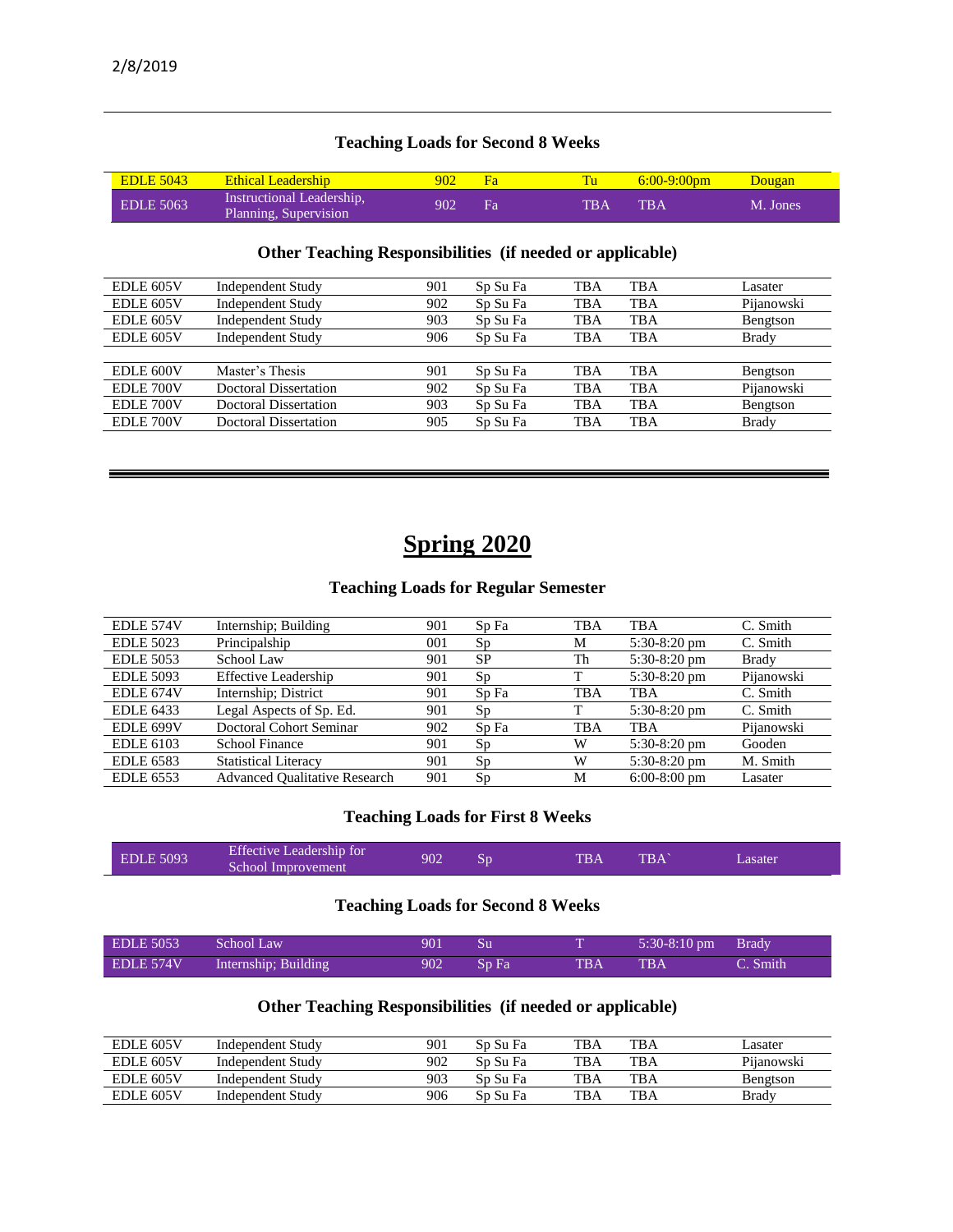| EDLE 600V | Master's Thesis       | 901 | Sp Su Fa | <b>TBA</b> | <b>TBA</b> | Bengtson     |
|-----------|-----------------------|-----|----------|------------|------------|--------------|
| EDLE 700V | Doctoral Dissertation | 902 | Sn Su Fa | TBA        | <b>TBA</b> | Pijanowski   |
| EDLE 700V | Doctoral Dissertation | 903 | Sp Su Fa | TBA        | <b>TBA</b> | Bengtson     |
| EDLE 700V | Doctoral Dissertation | 905 | Sp Su Fa | TBA        | TBA        | <b>Brady</b> |
|           |                       |     |          |            |            |              |

# **Summer 2020**

## **Teaching Assignments for 8 Week Session**

| $- - - -$<br>EDL | Program Evaluation         | ∩∩∗      |    | M | $4:00-6:00$<br>') pm         | Bengtson |
|------------------|----------------------------|----------|----|---|------------------------------|----------|
| . 6003<br>EDI.   | Practice<br>Problems<br>ΩŤ | $\Omega$ | ນu |   | $-6:00$<br>$1:00-x$<br>(ט pm | Bengtson |

## **Teaching Assignments for First 5 Week Session**

| <b>EDLE 5083</b> | <b>Analytic Decision Making</b> | 901 | Su | M          | $8:00 - 9:30$ am  | Pijanowski |
|------------------|---------------------------------|-----|----|------------|-------------------|------------|
| <b>EDLE 5033</b> | Psychology of Learning          | 901 | Su | M          | $9:30 - 11:00$ am | Pijanowski |
| <b>EDLE 5003</b> | Schools & Society               | 901 | Su | <b>TBA</b> | <b>TBA</b>        | M. Smith   |
| EDLE 599V        | Special Topics – TLI            | 903 | Su | <b>TRA</b> | TB A              | C. Jones   |
| <b>EDLE 6023</b> | <b>Facilities</b>               | 901 | Su | W          | $5:30-8:20$ pm    | C. Holt    |
| EDLE 6173        | <b>School Business</b>          | 901 | Su | M          | $5:30-8:20$       | C. Jones   |

## **Teaching Assignments for Second 5 Week Session**

| EDLE 599V        | Seminar (Bldg. Level Finance) | 902 | Su | R   | $5:30-8:10$ pm   | <b>Brady</b> |
|------------------|-------------------------------|-----|----|-----|------------------|--------------|
| EDLE 5073        | Research for School Leaders   | 901 | Su | W   | $4:00-6:00$ pm   | Lasater      |
| <b>EDLE 680V</b> | Ed.S. Project                 | 901 | Su | R   | $4:00 - 6:00$ pm | Lasater      |
| <b>EDLE 5073</b> | Research for School Leaders   | 901 | Fа | TBA | TBA              | Dougan       |
| <b>EDLE 5023</b> | The School Principalship      | 901 | Su | TBA | TBA              | Slocum.      |

|           | <b>Other Summer Teaching Responsibilities (if needed or applicable)</b> |     |          |     |     |              |  |  |  |
|-----------|-------------------------------------------------------------------------|-----|----------|-----|-----|--------------|--|--|--|
| EDLE 605V | <b>Independent Study</b>                                                | 901 | Sp Su Fa | TBA | TBA | Lasater      |  |  |  |
| EDLE 605V | <b>Independent Study</b>                                                | 902 | Sp Su Fa | TBA | TBA | Pijanowski   |  |  |  |
| EDLE 605V | <b>Independent Study</b>                                                | 903 | Sp Su Fa | TBA | TBA | Bengtson     |  |  |  |
| EDLE 605V | <b>Independent Study</b>                                                | 906 | Sp Su Fa | TBA | TBA | <b>Brady</b> |  |  |  |
|           |                                                                         |     |          |     |     |              |  |  |  |
| EDLE 700V | Doctoral Dissertation                                                   | 902 | Sp Su Fa | TBA | TBA | Pijanowski   |  |  |  |
| EDLE 700V | Doctoral Dissertation                                                   | 903 | Sp Su Fa | TBA | TBA | Bengtson     |  |  |  |
| EDLE 700V | Doctoral Dissertation                                                   | 905 | Sp Su Fa | TBA | TBA | Brady        |  |  |  |

═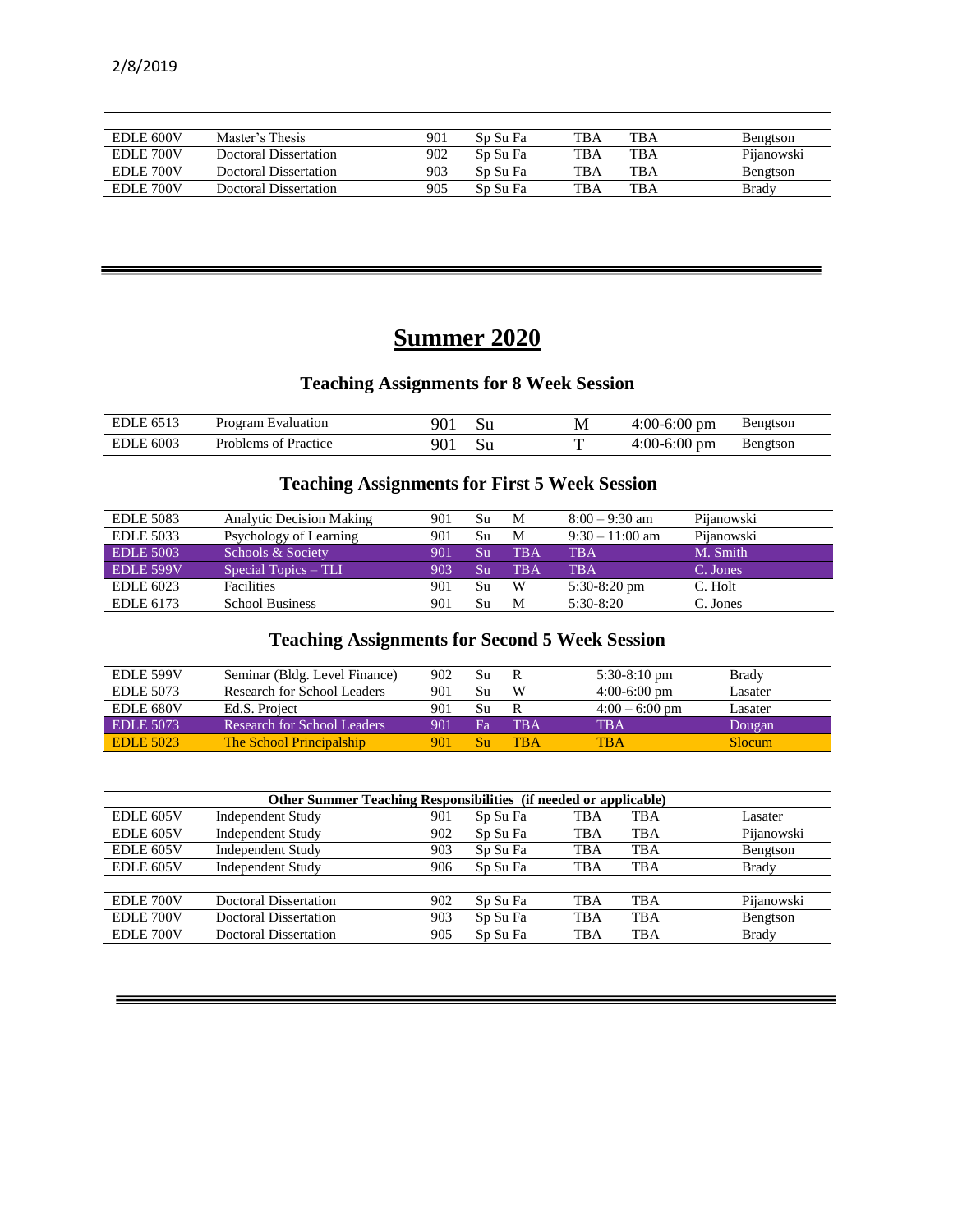## **Fall 2020**

#### **August Intersession**

| $\sim$<br>504<br>المتعاصر<br>.<br>.<br>т. | ±th1cs<br>.<br>eade<br>мн | 90 | Aug | . Jaily<br>$\mathcal{A}$ | <b>CONTRACT</b><br>DA | $200W$ SK.<br>- 16 |
|-------------------------------------------|---------------------------|----|-----|--------------------------|-----------------------|--------------------|
|                                           |                           |    |     |                          |                       |                    |

### **Teaching Loads for Regular Semester**

| <b>EDLE 5013</b> | Organization & Administration     | 901 | Fa    | M          | $5:30-8:20$ pm | Pijanowski |
|------------------|-----------------------------------|-----|-------|------------|----------------|------------|
| <b>EDLE 5063</b> | <b>Instructional Leadership</b>   | 901 | Fa    |            | $5:30-8:20$ pm | Bengtson   |
| <b>EDLE 5093</b> | <b>Effective Leadership</b>       | 901 | Fa    | R          | $5:30-8:20$ pm | C. Smith   |
| EDLE 574V        | Internship                        | 901 | Fa Sp | N/A        | N/A            | C. Smith   |
| <b>EDLE 6093</b> | Governance                        | 901 | Fa    | W          | $5:30-8:20$ pm | Gooden     |
| EDLE 674V        | Internship, System                | 901 | Fa Sp | <b>TBA</b> | <b>TBA</b>     | C. Smith   |
| <b>EDLE</b> 6333 | <b>Advanced Legal</b>             | 901 | Fa    | R          | $5:30-8:20$ pm | C. Smith   |
| EDLE 699V        | Legislative and Political Issues  | 901 | Fa    |            | $5:30-8:20$ pm | Slocum     |
| <b>EDLE 6543</b> | Intro to Oualitative Research     | 901 | Fa    |            | $6:00-8:00$ pm | Brady      |
| <b>EDLE 6503</b> | Topics in Educational Research    | 901 | Fa    | M          | 5:30-8:20 pm   | Lasater    |
| <b>EDLE 6533</b> | Educational Policy & Change       | 901 | Fa    | R          | $5:30-8:20$ pm | Pijanowski |
| EDLE 699V        | Doctoral Seminar                  | 902 | Fa Sp | TBA        | <b>TBA</b>     | Brady      |
| <b>EDLE 6053</b> | <b>School-Community Relations</b> | 901 | Fa    | М          | $5:30-8:20$ pm | Lasater    |

### **Teaching Loads for First 8 Weeks**

| EDLE 5013 | School Organization & Admin. 902 Fa |     |     | $5:30-8:20 \text{ pm}$ M. Jones |        |
|-----------|-------------------------------------|-----|-----|---------------------------------|--------|
| EDLE 5083 | <b>Analytical Decision Making</b>   | 901 | TBA | <b>TRA</b>                      | Slocum |

#### **Teaching Loads for Second 8 Weeks**

| $EDLE$ 5043      | Ethical Leadership                                               | 903 | Fа |            | $6:00-9:00$ pm | Dougan |
|------------------|------------------------------------------------------------------|-----|----|------------|----------------|--------|
| <b>EDLE 5063</b> | <b>Instructional Leadership,</b><br><b>Planning, Supervision</b> | 901 |    | <b>TBA</b> | <b>TBA</b>     | Jones  |

#### **Other Teaching Responsibilities (if needed or applicable)**

| EDLE 605V | <b>Independent Study</b> | 901 | Sp Su Fa | TBA        | <b>TBA</b> | Lasater      |
|-----------|--------------------------|-----|----------|------------|------------|--------------|
| EDLE 605V | <b>Independent Study</b> | 902 | Sp Su Fa | <b>TBA</b> | <b>TBA</b> | Pijanowski   |
| EDLE 605V | <b>Independent Study</b> | 903 | Sp Su Fa | <b>TBA</b> | <b>TBA</b> | Bengtson     |
| EDLE 605V | <b>Independent Study</b> | 906 | Sp Su Fa | <b>TBA</b> | <b>TBA</b> | Brady        |
|           |                          |     |          |            |            |              |
| EDLE 600V | Master's Thesis          | 901 | Sp Su Fa | <b>TBA</b> | <b>TBA</b> | Bengtson     |
| EDLE 700V | Doctoral Dissertation    | 902 | Sp Su Fa | <b>TBA</b> | <b>TBA</b> | Pijanowski   |
| EDLE 700V | Doctoral Dissertation    | 903 | Sp Su Fa | <b>TBA</b> | <b>TBA</b> | Bengtson     |
| EDLE 700V | Doctoral Dissertation    | 905 | Sp Su Fa | <b>TBA</b> | <b>TBA</b> | <b>Brady</b> |
|           |                          |     |          |            |            |              |

# **Spring 2021**

## **Teaching Loads for Regular Semester**

| <b>EDLE 574V</b> | Internship; Building | 901 | Sp Fa                   | TBA | <b>TBA</b>     | C. Smith   |
|------------------|----------------------|-----|-------------------------|-----|----------------|------------|
| <b>EDLE 5023</b> | Principalship        | 001 | $\mathbf{S} \mathbf{r}$ | Μ   | $5:30-8:20$ pm | Smith      |
| <b>EDLE 5053</b> | School Law           | 901 | SP                      | Th  | $5:30-8:20$ pm | Bradv      |
| <b>EDLE 5093</b> | Effective Leadership | 901 | SГ                      |     | $5:30-8:20$ pm | Pijanowski |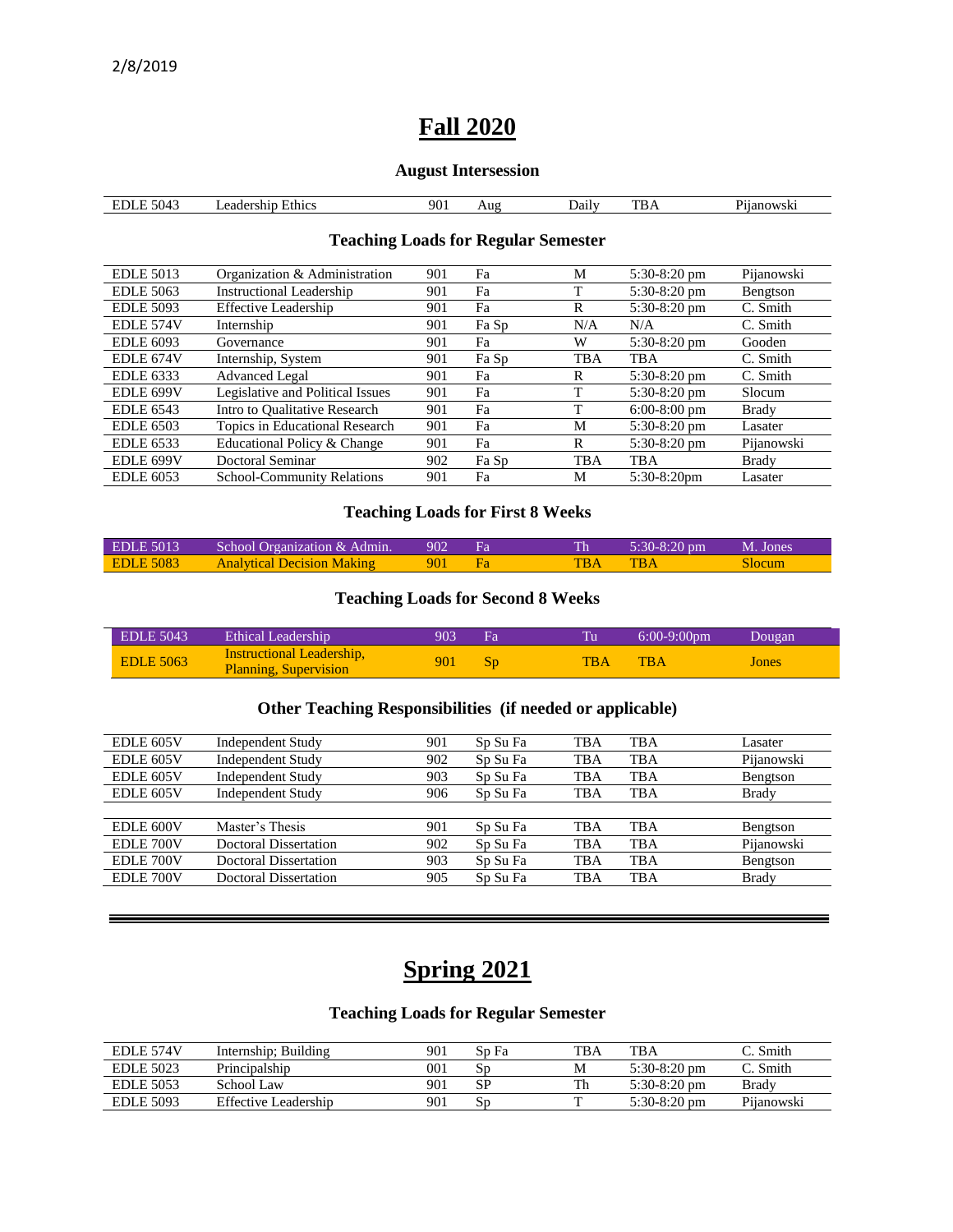| <b>EDLE 674V</b> | Internship; District                 | 901 | Sp Fa | TBA | <b>TBA</b>     | C. Smith   |
|------------------|--------------------------------------|-----|-------|-----|----------------|------------|
| EDLE 6433        | Legal Aspects of Sp. Ed.             | 901 | Sp    |     | $5:30-8:20$ pm | Brady      |
| EDLE 699V        | Doctoral Cohort Seminar              | 902 | Sp Fa | TBA | <b>TBA</b>     | Pijanowski |
| EDLE 6103        | School Finance                       | 901 | Sp    |     | $5:30-8:20$ pm | Gooden     |
| EDLE 6583        | <b>Statistical Literacy</b>          | 901 | Sp    |     | $5:30-8:20$ pm | M. Smith   |
| EDLE 6553        | <b>Advanced Qualitative Research</b> | 901 | Sp    | M   | $6:00-8:00$ pm | Lasater    |

#### **Teaching Loads for First 8 Weeks**

| 5093<br>ÆDLFZ | <b>Effective L</b><br><b>Leadership for</b><br>school<br><b>Improvement</b> | 902 | 50 | DА | <b>TBA</b> | <b>Lasater</b> |  |
|---------------|-----------------------------------------------------------------------------|-----|----|----|------------|----------------|--|
|---------------|-----------------------------------------------------------------------------|-----|----|----|------------|----------------|--|

## **Teaching Loads for Second 8 Weeks**

| <b>EDLE 5053</b> | <b>School Law</b>    | 901              |       |           | $5:30-8:10$ pm | <b>Brady</b> |
|------------------|----------------------|------------------|-------|-----------|----------------|--------------|
| EDLE 574V        | Internship; Building | 902 <sub>1</sub> | Sp Fa | <b>BA</b> | <b>TBA</b>     | Smith        |

#### **Other Teaching Responsibilities (if needed or applicable)**

| EDLE 605V | <b>Independent Study</b> | 901 | Sp Su Fa | <b>TBA</b> | <b>TBA</b> | Lasater      |
|-----------|--------------------------|-----|----------|------------|------------|--------------|
| EDLE 605V | <b>Independent Study</b> | 902 | Sp Su Fa | <b>TBA</b> | <b>TBA</b> | Pijanowski   |
| EDLE 605V | <b>Independent Study</b> | 903 | Sp Su Fa | <b>TBA</b> | <b>TBA</b> | Bengtson     |
| EDLE 605V | <b>Independent Study</b> | 906 | Sp Su Fa | TBA        | <b>TBA</b> | Brady        |
|           |                          |     |          |            |            |              |
| EDLE 600V | Master's Thesis          | 901 | Sp Su Fa | TBA        | TBA        | Bengtson     |
| EDLE 700V | Doctoral Dissertation    | 902 | Sp Su Fa | <b>TBA</b> | <b>TBA</b> | Pijanowski   |
| EDLE 700V | Doctoral Dissertation    | 903 | Sp Su Fa | TBA        | <b>TBA</b> | Bengtson     |
| EDLE 700V | Doctoral Dissertation    | 905 | Sp Su Fa | <b>TBA</b> | <b>TBA</b> | <b>Brady</b> |
|           |                          |     |          |            |            |              |

# **Summer 2021**

=

## **Teaching Assignments for 8 Week Session**

| EDLE 6513                                 | Program Evaluation                  | J١          | М | $4:00-6:00$ pm | Bengtson |
|-------------------------------------------|-------------------------------------|-------------|---|----------------|----------|
| 2 600?<br>$\overline{\phantom{0}}$<br>EDI | <b>Problems</b><br>Practice<br>. nt | ar<br>, v 1 |   | 4:00-6:00 pm   | Bengtson |

## **Teaching Assignments for First 5 Week Session**

| <b>EDLE 5083</b> | <b>Analytic Decision Making</b> | 901 | Su | M   | $8:00 - 9:30$ am  | Pijanowski   |
|------------------|---------------------------------|-----|----|-----|-------------------|--------------|
| <b>EDLE 5033</b> | Psychology of Learning          | 901 | Su | M   | $9:30 - 11:00$ am | Pijanowski   |
| <b>EDLE 5003</b> | <b>Schools &amp; Society</b>    | 901 | Su | TBA | <b>TBA</b>        | TBA          |
| EDLE 599V        | <b>Special Topics – TLI</b>     | 903 | Su | TRA | <b>TRA</b>        | C. Jones     |
| EDLE 6023        | <b>Facilities</b>               | 901 | Su | W   | $5:30-8:20$ pm    | $_{\rm TBA}$ |
| EDLE 6173        | <b>School Business</b>          | 901 | Su | M   | $5:30-8:20$       | C. Jones     |

## **Teaching Assignments for Second 5 Week Session**

| EDLE 599V        | Seminar (Bldg. Level Finance)      | 902 | Su |            | $5:30-8:10$ pm   | Brady  |
|------------------|------------------------------------|-----|----|------------|------------------|--------|
| EDLE 5073        | Research for School Leaders        | 901 |    | W          | $4:00-6:00$ pm   | asater |
| <b>EDLE 680V</b> | Ed.S. Project                      | 901 | Su |            | $4:00 - 6:00$ pm | asater |
| <b>EDLE 5073</b> | <b>Research for School Leaders</b> | 901 |    | <b>TRA</b> | <b>TBA</b>       | Dougan |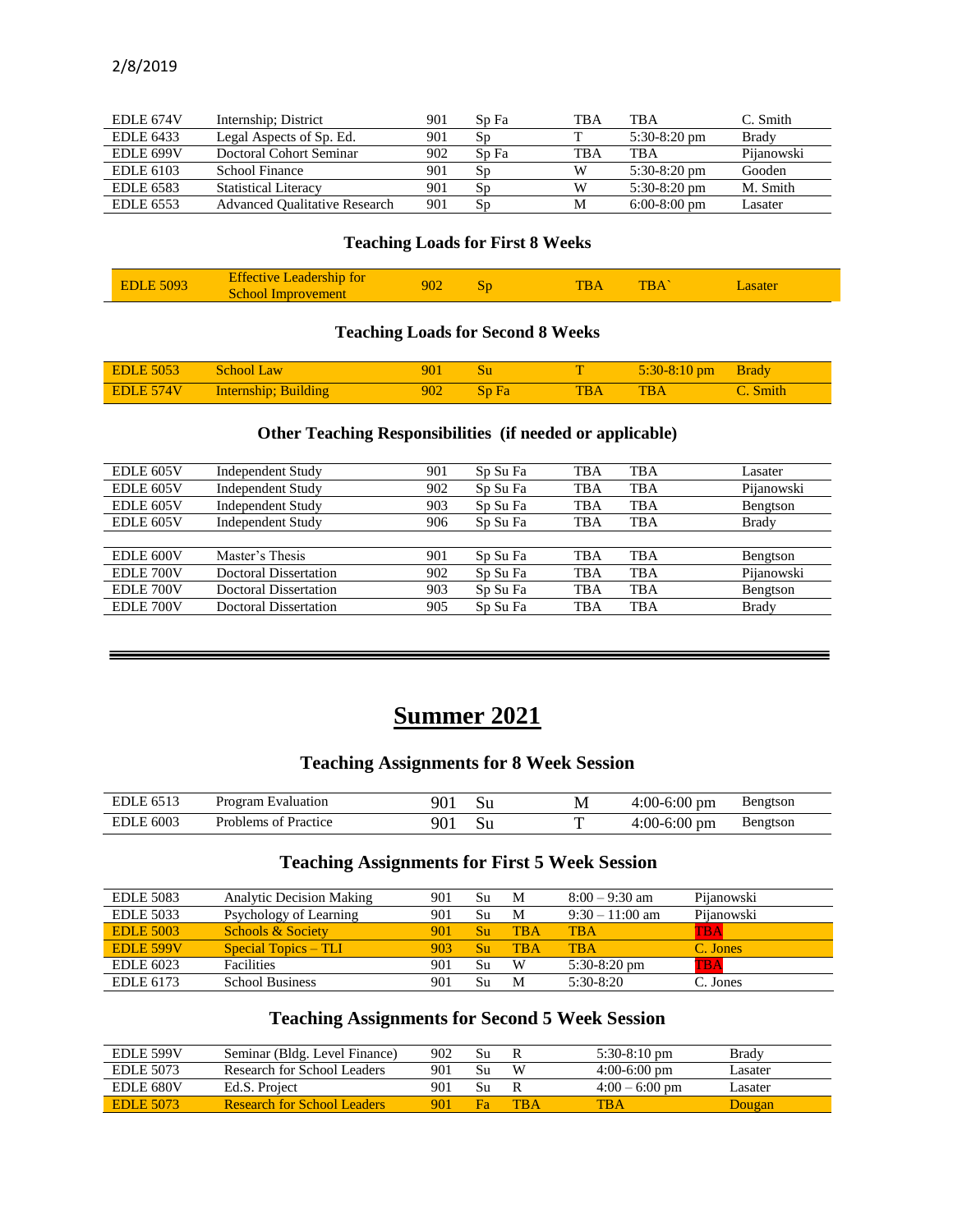|  | $F\cap\cap\cap$<br>ĐТ<br>5023 | The T<br>SCHOOL<br>THICIDAISHID | 901 | ้วเ | mm | <b>TIDA</b><br>$1 \text{D} \Delta$ |  |
|--|-------------------------------|---------------------------------|-----|-----|----|------------------------------------|--|
|--|-------------------------------|---------------------------------|-----|-----|----|------------------------------------|--|

|           | Other Summer Teaching Responsibilities (if needed or applicable) |     |          |     |     |              |
|-----------|------------------------------------------------------------------|-----|----------|-----|-----|--------------|
| EDLE 605V | <b>Independent Study</b>                                         | 901 | Sp Su Fa | TBA | TBA | Lasater      |
| EDLE 605V | <b>Independent Study</b>                                         | 902 | Sp Su Fa | TBA | TBA | Pijanowski   |
| EDLE 605V | <b>Independent Study</b>                                         | 903 | Sp Su Fa | TBA | TBA | Bengtson     |
| EDLE 605V | <b>Independent Study</b>                                         | 906 | Sp Su Fa | TBA | TBA | Brady        |
|           |                                                                  |     |          |     |     |              |
| EDLE 700V | Doctoral Dissertation                                            | 902 | Sp Su Fa | TBA | TBA | Pijanowski   |
| EDLE 700V | Doctoral Dissertation                                            | 903 | Sp Su Fa | TBA | TBA | Bengtson     |
| EDLE 700V | Doctoral Dissertation                                            | 905 | Sp Su Fa | TBA | TBA | <b>Brady</b> |
|           |                                                                  |     |          |     |     |              |

# **Fall 2021**

## **August Intersession**

| . .<br>71 I.A<br>مستعد<br>$\cdot$ | 5100<br>``<br>n<br>∽н<br>,,,, | 90.<br>___ | Jaily | $\sim$ | $ \cdot$<br>ъm |
|-----------------------------------|-------------------------------|------------|-------|--------|----------------|
|                                   |                               |            |       |        |                |

## **Teaching Loads for Regular Semester**

| <b>EDLE 5013</b> | Organization & Administration    | 901 | Fa    | М   | $5:30-8:20$ pm | Pijanowski   |
|------------------|----------------------------------|-----|-------|-----|----------------|--------------|
| <b>EDLE 5063</b> | <b>Instructional Leadership</b>  | 901 | Fa    |     | $5:30-8:20$ pm | Bengtson     |
| <b>EDLE 5093</b> | <b>Effective Leadership</b>      | 901 | Fa    | R   | $5:30-8:20$ pm | C. Smith     |
| EDLE 574V        | Internship                       | 901 | Fa Sp | N/A | N/A            | C. Smith     |
| <b>EDLE 6093</b> | Governance                       | 901 | Fa    | W   | $5:30-8:20$ pm | Gooden       |
| EDLE 674V        | Internship, System               | 901 | Fa Sp | TBA | <b>TBA</b>     | C. Smith     |
| <b>EDLE 6333</b> | <b>Advanced Legal</b>            | 901 | Fa    | R   | $5:30-8:20$ pm | C. Smith     |
| EDLE 699V        | Legislative and Political Issues | 901 | Fa    | m   | $5:30-8:20$ pm | Slocum       |
| <b>EDLE 6543</b> | Intro to Qualitative Research    | 901 | Fa    | Т   | $6:00-8:00$ pm | <b>Brady</b> |
| <b>EDLE 6503</b> | Topics in Educational Research   | 901 | Fa    | M   | 5:30-8:20 pm   | Lasater      |
| <b>EDLE</b> 6533 | Educational Policy & Change      | 901 | Fa    | R   | $5:30-8:20$ pm | Pijanowski   |
| EDLE 699V        | Doctoral Seminar                 | 902 | Fa Sp | TBA | TBA            | Brady        |
| <b>EDLE 6053</b> | School-Community Relations       | 901 | Fa    | M   | $5:30-8:20$ pm | Lasater      |

#### **Teaching Loads for First 8 Weeks**

| <b>EDLE 5013</b> | School Organization & Admin.      | 902 | Th         | $5:30-8:20$ pm | M. Jones |
|------------------|-----------------------------------|-----|------------|----------------|----------|
| <b>EDLE 5083</b> | <b>Analytical Decision Making</b> | 901 | <b>TBA</b> | <b>TBA</b>     | Slocum   |

## **Teaching Loads for Second 8 Weeks**

| <b>EDLE 5043</b> | Ethical Leadership                                 | 903 | <b>Fa</b> |            | $6:00-9:00$ pm | Dougan |
|------------------|----------------------------------------------------|-----|-----------|------------|----------------|--------|
| <b>EDLE 5063</b> | Instructional Leadership,<br>Planning, Supervision | 901 | Sn        | <b>TBA</b> | $_{\rm TBA}$   | Jones  |

## **Other Teaching Responsibilities (if needed or applicable)**

| <b>TBA</b><br>902<br>TBA<br><b>EDLE 605V</b><br>Sp Su Fa<br>Independent Study        | Pijanowski |
|--------------------------------------------------------------------------------------|------------|
|                                                                                      |            |
| 903<br>TBA<br>TBA<br><b>EDLE 605V</b><br>Independent Study<br>Sn Su Fa               | Bengtson   |
| <b>TBA</b><br><b>TBA</b><br>906<br><b>EDLE 605V</b><br>Sp Su Fa<br>Independent Study | Brady      |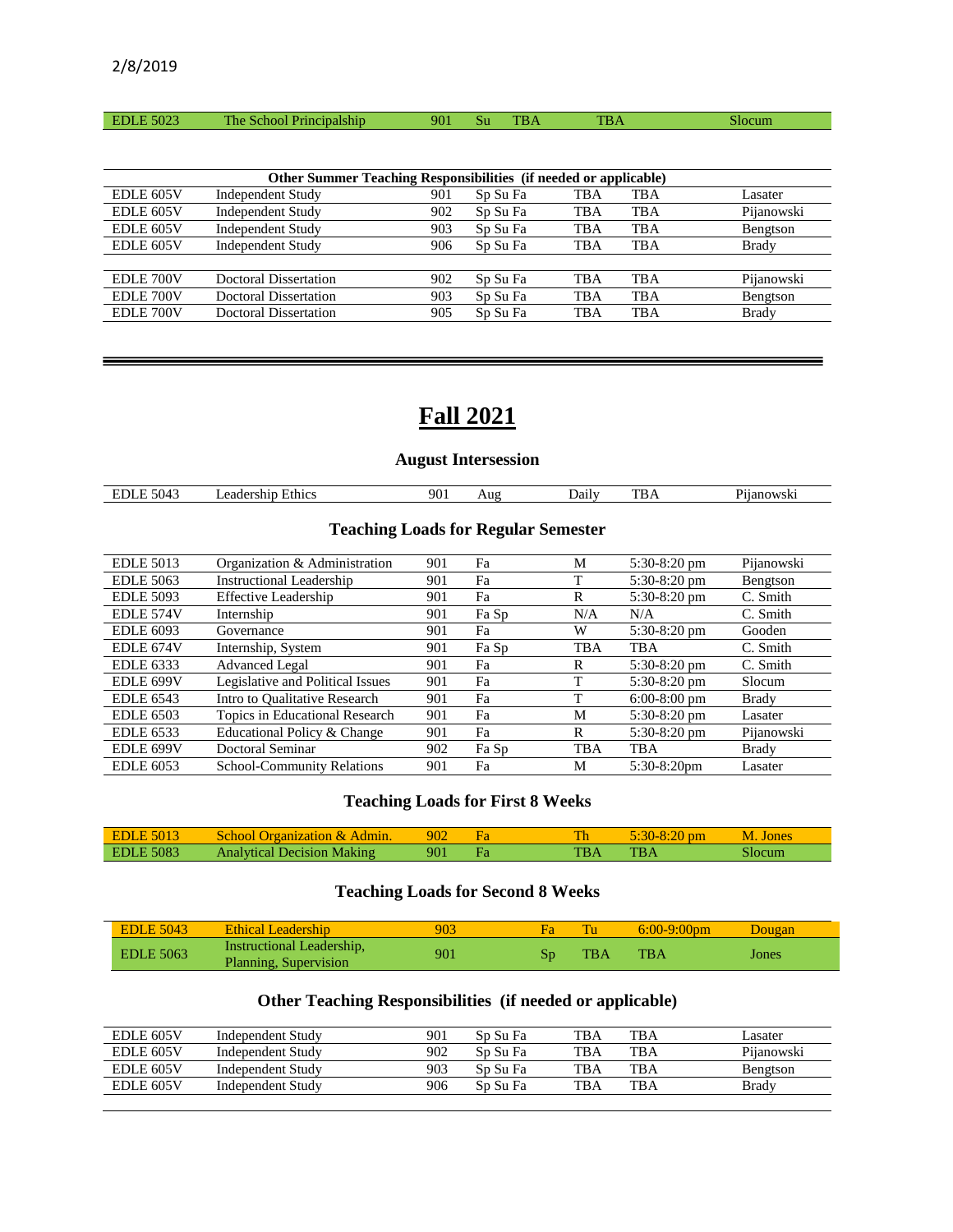| <b>EDLE 600V</b> | Master's Thesis       | 901 | Sp Su Fa | TBA | <b>TBA</b> | Bengtson   |
|------------------|-----------------------|-----|----------|-----|------------|------------|
| EDLE 700V        | Doctoral Dissertation | 902 | Sp Su Fa | TBA | <b>TBA</b> | Pijanowski |
| EDLE 700V        | Doctoral Dissertation | 903 | Sp Su Fa | TBA | <b>TBA</b> | Bengtson   |
| EDLE 700V        | Doctoral Dissertation | 905 | Sp Su Fa | TBA | <b>TBA</b> | Brady      |

# **Spring 2022**

## **Teaching Loads for Regular Semester**

| Internship; Building                 | 901 | Sp Fa     | <b>TBA</b> | <b>TBA</b>     | C. Smith     |
|--------------------------------------|-----|-----------|------------|----------------|--------------|
| Principalship                        | 001 | Sp        | M          | $5:30-8:20$ pm | C. Smith     |
| School Law                           | 901 | <b>SP</b> | Th         | $5:30-8:20$ pm | <b>Brady</b> |
| <b>Effective Leadership</b>          | 901 | Sp        |            | 5:30-8:20 pm   | Pijanowski   |
| Internship; District                 | 901 | Sp Fa     | TBA        | TBA            | C. Smith     |
| Legal Aspects of Sp. Ed.             | 901 | Sp        | т          | $5:30-8:20$ pm | Brady        |
| Doctoral Cohort Seminar              | 902 | Sp Fa     | TBA        | TBA            | Pijanowski   |
| School Finance                       | 901 | Sp        | W          | $5:30-8:20$ pm | Gooden       |
| <b>Statistical Literacy</b>          | 901 | Sp        | W          | $5:30-8:20$ pm | M. Smith     |
| <b>Advanced Oualitative Research</b> | 901 | Sp        | M          | $6:00-8:00$ pm | Lasater      |
|                                      |     |           |            |                |              |

## **Teaching Loads for First 8 Weeks**

| <b>EDLE 5093</b> | <b>Effective Leadership for</b> | 902 |    | <b>TBA</b> | TBA |         |
|------------------|---------------------------------|-----|----|------------|-----|---------|
|                  | School Improvement              |     | Sp |            |     | Lasater |

#### **Teaching Loads for Second 8 Weeks**

| <b>EDLE 5053</b> | School Law           | 901     | – Su         |     | $5:30-8:10 \text{ pm}$ Brady |          |
|------------------|----------------------|---------|--------------|-----|------------------------------|----------|
| EDLE 574V        | Internship; Building | $902 -$ | $\sum$ Sp Fa | TBA | <b>TBA</b>                   | C. Smith |

## **Other Teaching Responsibilities (if needed or applicable)**

| EDLE 605V | Independent Study            | 901 | Sp Su Fa | TBA        | <b>TBA</b> | Lasater      |
|-----------|------------------------------|-----|----------|------------|------------|--------------|
| EDLE 605V | <b>Independent Study</b>     | 902 | Sp Su Fa | <b>TBA</b> | <b>TBA</b> | Pijanowski   |
| EDLE 605V | <b>Independent Study</b>     | 903 | Sp Su Fa | TBA        | <b>TBA</b> | Bengtson     |
| EDLE 605V | <b>Independent Study</b>     | 906 | Sp Su Fa | TBA        | <b>TBA</b> | <b>Brady</b> |
|           |                              |     |          |            |            |              |
| EDLE 600V | Master's Thesis              | 901 | Sp Su Fa | TBA        | <b>TBA</b> | Bengtson     |
| EDLE 700V | Doctoral Dissertation        | 902 | Sp Su Fa | <b>TBA</b> | <b>TBA</b> | Pijanowski   |
| EDLE 700V | <b>Doctoral Dissertation</b> | 903 | Sp Su Fa | TBA        | <b>TBA</b> | Bengtson     |
| EDLE 700V | <b>Doctoral Dissertation</b> | 905 | Sp Su Fa | TBA        | <b>TBA</b> | <b>Brady</b> |
|           |                              |     |          |            |            |              |

# **Summer 2022**

## **Teaching Assignments for 8 Week Session**

| <b>EDLE 6513</b> | Program Evaluation           | ാറ് | M | $4:00-6:00$ pm | Bengtson |
|------------------|------------------------------|-----|---|----------------|----------|
| <b>EDLE 6003</b> | Practice<br>Problems<br>. nt | 90. |   | $4:00-6:00$ pm | Bengtson |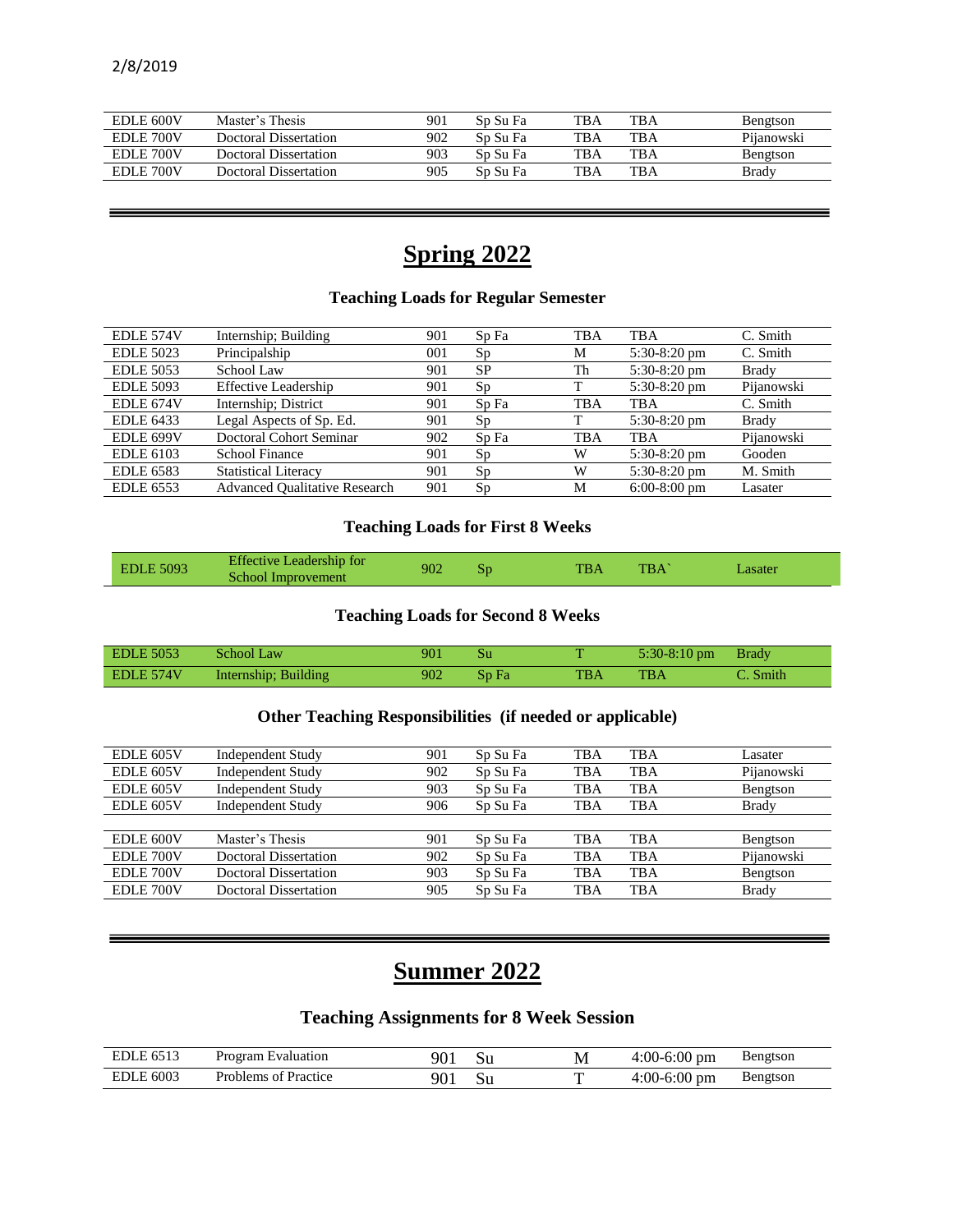| <b>EDLE 5083</b> | <b>Analytic Decision Making</b> | 901 | Su | M          | $8:00 - 9:30$ am  | Pijanowski |
|------------------|---------------------------------|-----|----|------------|-------------------|------------|
| EDLE 599V        | Seminar (Psych. of Learning)    | 901 | Su | M          | $9:30 - 11:00$ am | Pijanowski |
| <b>EDLE 5003</b> | Schools & Society               | 901 | Su | <b>TBA</b> | <b>TBA</b>        | TBA        |
| EDLE 599V        | Special Topics – TLI            | 903 | Su | <b>TBA</b> | <b>TBA</b>        | C. Jones   |
| <b>EDLE 6023</b> | <b>Facilities</b>               | 901 | Su | W          | $5:30-8:20$ pm    | TBA        |
| EDLE 6173        | <b>School Business</b>          | 901 | Su | M          | $5:30-8:20$       | C. Jones   |

## **Teaching Assignments for First 5 Week Session**

## **Teaching Assignments for Second 5 Week Session**

| <b>EDLE 599V</b> | Seminar (Bldg. Level Finance)                         | 902 | Su |            | $5:30-8:10$ pm   | Brady   |
|------------------|-------------------------------------------------------|-----|----|------------|------------------|---------|
| EDLE 5073        | Research for School Leaders                           | 901 | Su | W          | $4:00-6:00$ pm   | asater  |
| <b>EDLE 680V</b> | Ed.S. Project                                         | 901 | Su |            | $4:00 - 6:00$ pm | Lasater |
| <b>EDLE 5023</b> | The School Dringipalchin<br>1110 DCDOT 11111010000110 | 901 | Sц | ŦBA        | TBA              | Slocum  |
| <b>EDLE 5073</b> | Research for School Leaders                           | 901 | Ŧа | <b>TBA</b> | TBA              | Dougan  |

| <b>Other Summer Teaching Responsibilities</b> (if needed or applicable) |                              |     |          |            |     |              |  |  |  |
|-------------------------------------------------------------------------|------------------------------|-----|----------|------------|-----|--------------|--|--|--|
| EDLE 605V                                                               | <b>Independent Study</b>     | 901 | Sp Su Fa | TBA        | TBA | Lasater      |  |  |  |
| EDLE 605V                                                               | <b>Independent Study</b>     | 902 | Sp Su Fa | TBA        | TBA | Pijanowski   |  |  |  |
| EDLE 605V                                                               | <b>Independent Study</b>     | 903 | Sp Su Fa | TBA        | TBA | Bengtson     |  |  |  |
| EDLE 605V                                                               | <b>Independent Study</b>     | 906 | Sp Su Fa | TBA        | TBA | Brady        |  |  |  |
|                                                                         |                              |     |          |            |     |              |  |  |  |
| EDLE 700V                                                               | <b>Doctoral Dissertation</b> | 902 | Sp Su Fa | <b>TBA</b> | TBA | Pijanowski   |  |  |  |
| EDLE 700V                                                               | <b>Doctoral Dissertation</b> | 903 | Sp Su Fa | <b>TBA</b> | TBA | Bengtson     |  |  |  |
| EDLE 700V                                                               | <b>Doctoral Dissertation</b> | 905 | Sp Su Fa | <b>TBA</b> | TBA | <b>Brady</b> |  |  |  |

# **Fall 2022**

## **August Intersession**

| $\sim$<br>504<br>ЕL<br>т.,<br>$\overline{\phantom{a}}$ | thics<br>eа<br>$\overline{\phantom{a}}$ | 901 | Aug | $D$ aily | тn<br>1 D A | T.<br>: 7 C<br>''WSK |
|--------------------------------------------------------|-----------------------------------------|-----|-----|----------|-------------|----------------------|
|                                                        |                                         |     |     |          |             |                      |

## **Teaching Loads for Regular Semester**

| <b>EDLE 5013</b> | Organization & Administration     | 901 | Fa    | М          | $5:30-8:20$ pm | Pijanowski   |
|------------------|-----------------------------------|-----|-------|------------|----------------|--------------|
| <b>EDLE 5063</b> | <b>Instructional Leadership</b>   | 901 | Fa    |            | $5:30-8:20$ pm | Bengtson     |
| <b>EDLE 5093</b> | <b>Effective Leadership</b>       | 901 | Fa    | R          | $5:30-8:20$ pm | C. Smith     |
| EDLE 574V        | Internship                        | 901 | Fa Sp | N/A        | N/A            | C. Smith     |
| <b>EDLE 6093</b> | Governance                        | 901 | Fa    | W          | $5:30-8:20$ pm | Gooden       |
| EDLE 674V        | Internship, System                | 901 | Fa Sp | TBA        | TBA            | C. Smith     |
| <b>EDLE</b> 6333 | <b>Advanced Legal</b>             | 901 | Fa    | R          | $5:30-8:20$ pm | C. Smith     |
| EDLE 699V        | Legislative and Political Issues  | 901 | Fa    |            | $5:30-8:20$ pm | Slocum       |
| <b>EDLE 6543</b> | Intro to Qualitative Research     | 901 | Fa    | т          | $6:00-8:00$ pm | <b>Brady</b> |
| <b>EDLE 6503</b> | Topics in Educational Research    | 901 | Fa    | М          | $5:30-8:20$ pm | Lasater      |
| <b>EDLE</b> 6533 | Educational Policy & Change       | 901 | Fa    | R          | $5:30-8:20$ pm | Pijanowski   |
| EDLE 699V        | <b>Doctoral Seminar</b>           | 902 | Fa Sp | <b>TBA</b> | TBA            | <b>Brady</b> |
| <b>EDLE 6053</b> | <b>School-Community Relations</b> | 901 | Fa    | M          | $5:30-8:20$ pm | Lasater      |

## **Teaching Loads for First 8 Weeks**

| E 5013<br>EDI<br>Admin.<br>School<br>roanization<br>$\alpha$ | 902 | . . | Th | 77<br>pm<br>$\sim$ $-0.4$ | Jones<br>M |  |
|--------------------------------------------------------------|-----|-----|----|---------------------------|------------|--|
|--------------------------------------------------------------|-----|-----|----|---------------------------|------------|--|